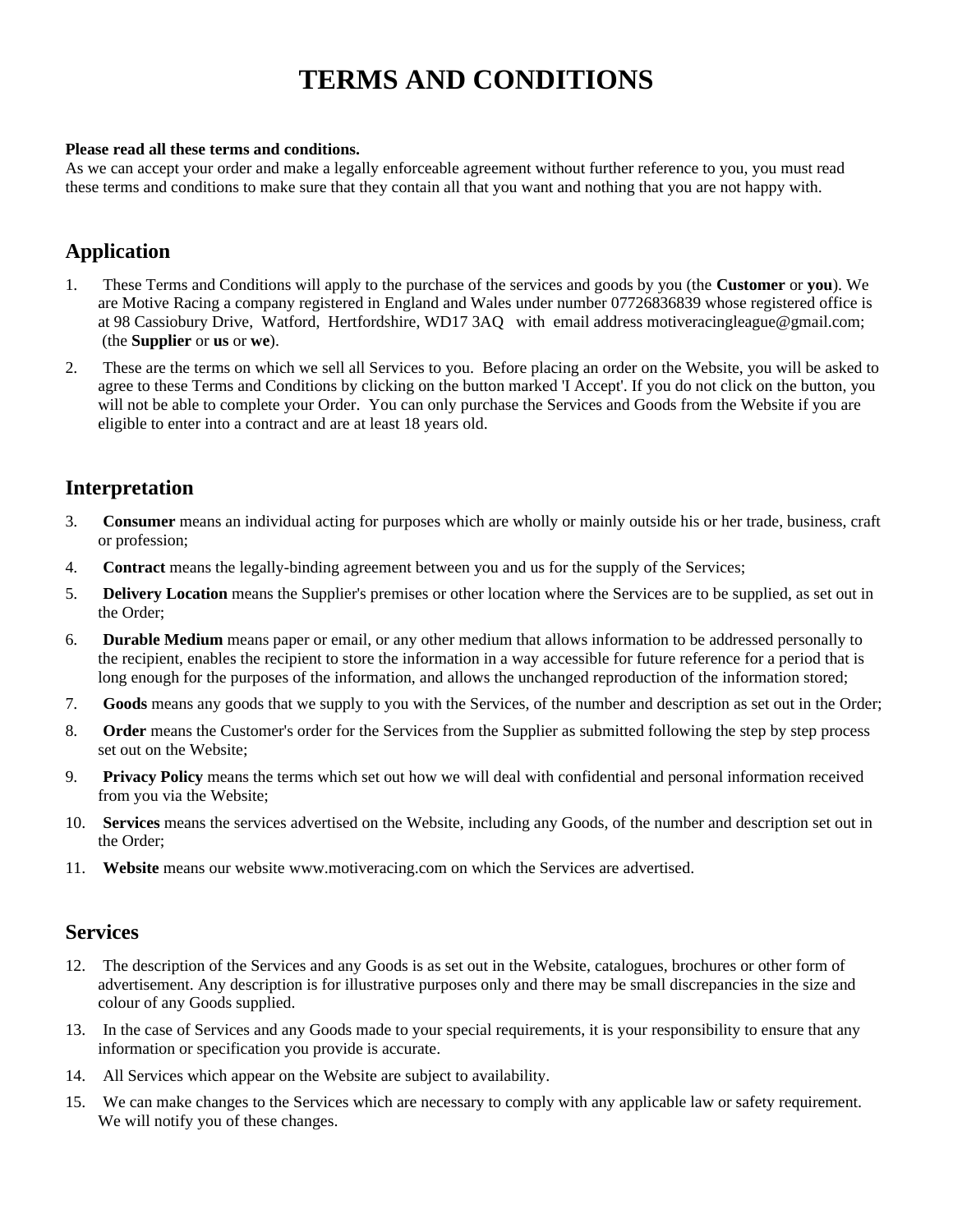### **Customer responsibilities**

- 16. You must co-operate with us in all matters relating to the Services, provide us and our authorised employees and representatives with access to any premises under your control as required, provide us with all information required to perform the Services and obtain any necessary licences and consents (unless otherwise agreed).
- 17. Failure to comply with the above is a Customer default which entitles us to suspend performance of the Services until you remedy it or if you fail to remedy it following our request, we can terminate the Contract with immediate effect on written notice to you.

# **Personal information**

- 18. We retain and use all information strictly under the Privacy Policy.
- 19. We may contact you by using e-mail or other electronic communication methods and by pre-paid post and you expressly agree to this.

# **Basis of Sale**

- 20. The description of the Services and any Goods in our website does not constitute a contractual offer to sell the Services or Goods. When an Order has been submitted on the Website, we can reject it for any reason, although we will try to tell you the reason without delay.
- 21. The Order process is set out on the Website. Each step allows you to check and amend any errors before submitting the Order. It is your responsibility to check that you have used the ordering process correctly.
- 22. A Contract will be formed for the Services ordered only when you receive an email from us confirming the Order ( **Order Confirmation**). You must ensure that the Order Confirmation is complete and accurate and inform us immediately of any errors. We are not responsible for any inaccuracies in the Order placed by you. By placing an Order you agree to us giving you confirmation of the Contract by means of an email with all information in it (ie the Order Confirmation). You will receive the Order Confirmation within a reasonable time after making the Contract, but in any event not later than the delivery of any Goods supplied under the Contract, and before performance begins of any of the Services.
- 23. Any quotation or estimate of Fees (as defined below) is valid for a maximum period of days from its date, unless we expressly withdraw it at an earlier time.
- 24. No variation of the Contract, whether about description of the Services, Fees or otherwise, can be made after it has been entered into unless the variation is agreed by the Customer and the Supplier in writing.
- 25. We intend that these Terms and Conditions apply only to a Contract entered into by you as a Consumer. If this is not the case, you must tell us, so that we can provide you with a different contract with terms which are more appropriate for you and which might, in some respects, be better for you, eg by giving you rights as a business.

# **Fees and Payment**

- 26. The fees (**Fees**) for the Services, the price of any Goods (if not included in the Fees) and any additional delivery or other charges is that set out on the Website at the date we accept the Order or such other price as we may agree in writing. Prices for Services may be calculated on a fixed price or on a standard daily rate basis.
- 27. Fees and charges include VAT at the rate applicable at the time of the Order.
- 28. You must pay by submitting your credit or debit card details with your Order and we can take payment immediately or otherwise before delivery of the Services.

# **Delivery**

29. We will deliver the Services, including any Goods, to the Delivery Location by the time or within the agreed period or, failing any agreement: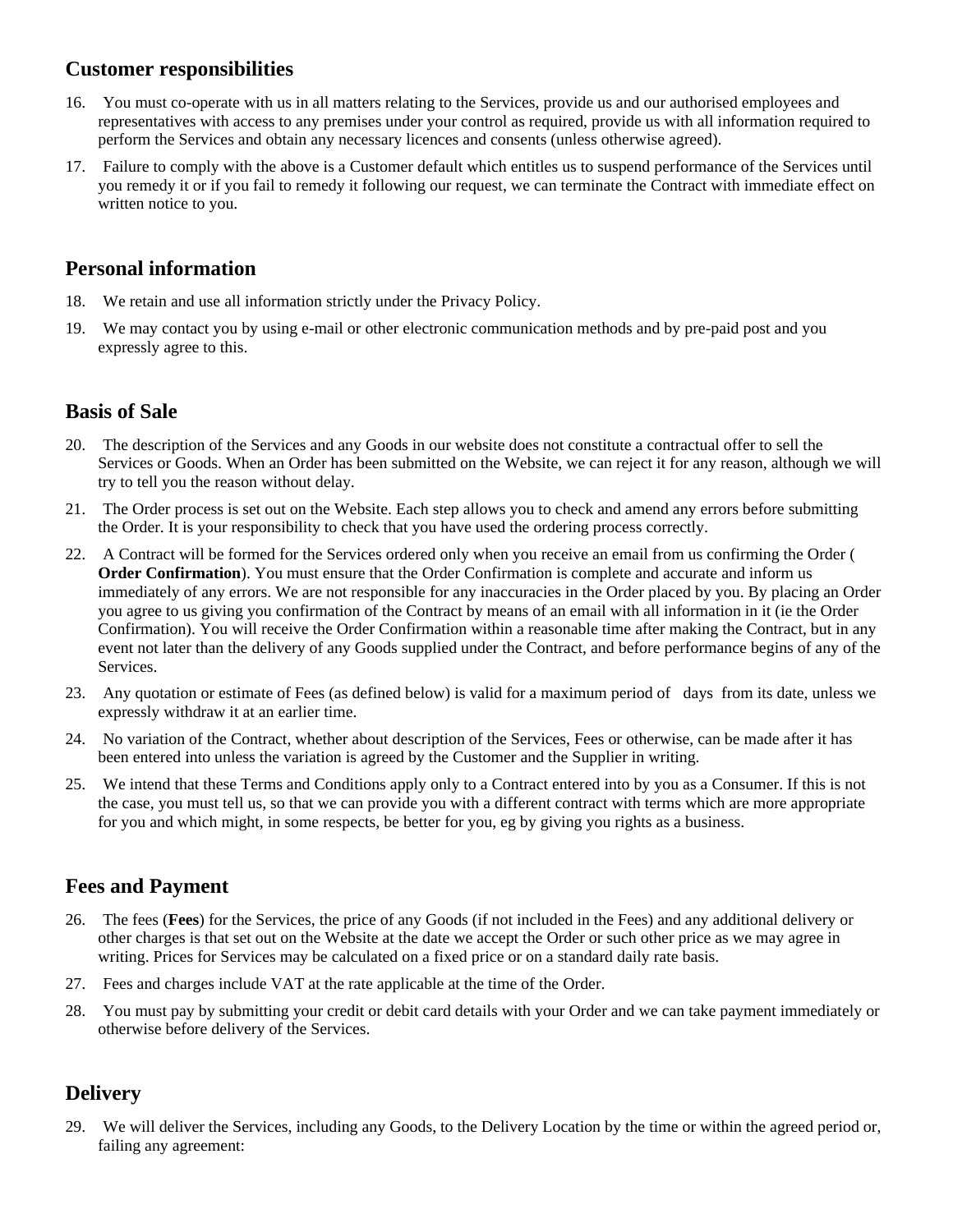- a. in the case of Services, within a reasonable time; and
- b. in the case of Goods, without undue delay and, in any event, not more than 30 days after the day on which the Contract is entered into.
- 30. In any case, regardless of events beyond our control, if we do not deliver the Services on time, you can require us to reduce the Fees or charges by an appropriate amount (including the right to receive a refund for anything already paid above the reduced amount). The amount of the reduction can, where appropriate, be up to the full amount of the Fees or charges.
- 31. In any case, regardless of events beyond our control, if we do not deliver the Goods on time, you can (in addition to any other remedies) treat the Contract at an end if:
	- a. we have refused to deliver the Goods, or if delivery on time is essential taking into account all the relevant circumstances at the time the Contract was made, or you said to us before the Contract was made that delivery on time was essential; or
	- b. after we have failed to deliver on time, you have specified a later period which is appropriate to the circumstances and we have not delivered within that period.
- 32. If you treat the Contract at an end, we will (in addition to other remedies) promptly return all payments made under the Contract.
- 33. If you were entitled to treat the Contract at an end, but do not do so, you are not prevented from cancelling the Order for any Goods or rejecting Goods that have been delivered and, if you do this, we will (in addition to other remedies) without delay return all payments made under the Contract for any such cancelled or rejected Goods. If the Goods have been delivered, you must return them to us or allow us to collect them from you and we will pay the costs of this.
- 34. If any Goods form a commercial unit (a unit is a commercial unit if division of the unit would materially impair the value of the goods or the character of the unit) you cannot cancel or reject the Order for some of those Goods without also cancelling or rejecting the Order for the rest of them.
- 35. We do not generally deliver to addresses outside England and Wales, Scotland, Northern Ireland, the Isle of Man and Channels Islands. If, however, we accept an Order for delivery outside that area, you may need to pay import duties or other taxes, as we will not pay them.
- 36. You agree we may deliver the Goods in instalments if we suffer a shortage of stock or other genuine and fair reason, subject to the above provisions and provided you are not liable for extra charges.
- 37. If you or your nominee fail, through no fault of ours, to take delivery of the Services at the Delivery Location, we may charge the reasonable costs of storing and redelivering them.
- 38. The Goods will become your responsibility from the completion of delivery or Customer collection. You must, if reasonably practicable, examine the Goods before accepting them.

# **Risk and Title**

- 39. Risk of damage to, or loss of, any Goods will pass to you when the Goods are delivered to you.
- 40. You do not own the Goods until we have received payment in full. If full payment is overdue or a step occurs towards your bankruptcy, we can choose, by notice to cancel any delivery and end any right to use the Goods still owned by you, in which case you must return them or allow us to collect them.

# **Withdrawal returns and cancellation**

- 41. You can withdraw the Order by telling us before the Contract is made, if you simply wish to change your mind and without giving us a reason, and without incurring any liability.
- 42. You can cancel the Contract except for any Goods which are made to your special requirements by telling us no later than days after the Contract was made, if you simply wish to change your mind and without giving us a reason, and without liability, except in that case, you must return to any of our business premises the Goods in undamaged condition at your expense. Then we must without delay refund to you the price for those Goods and Services which have been paid for in advance, but we can retain any separate delivery charge. This does not affect your rights when the reason for the cancellation is any defective Goods or Services. This Returns Right is different and separate from the Cancellation Rights below.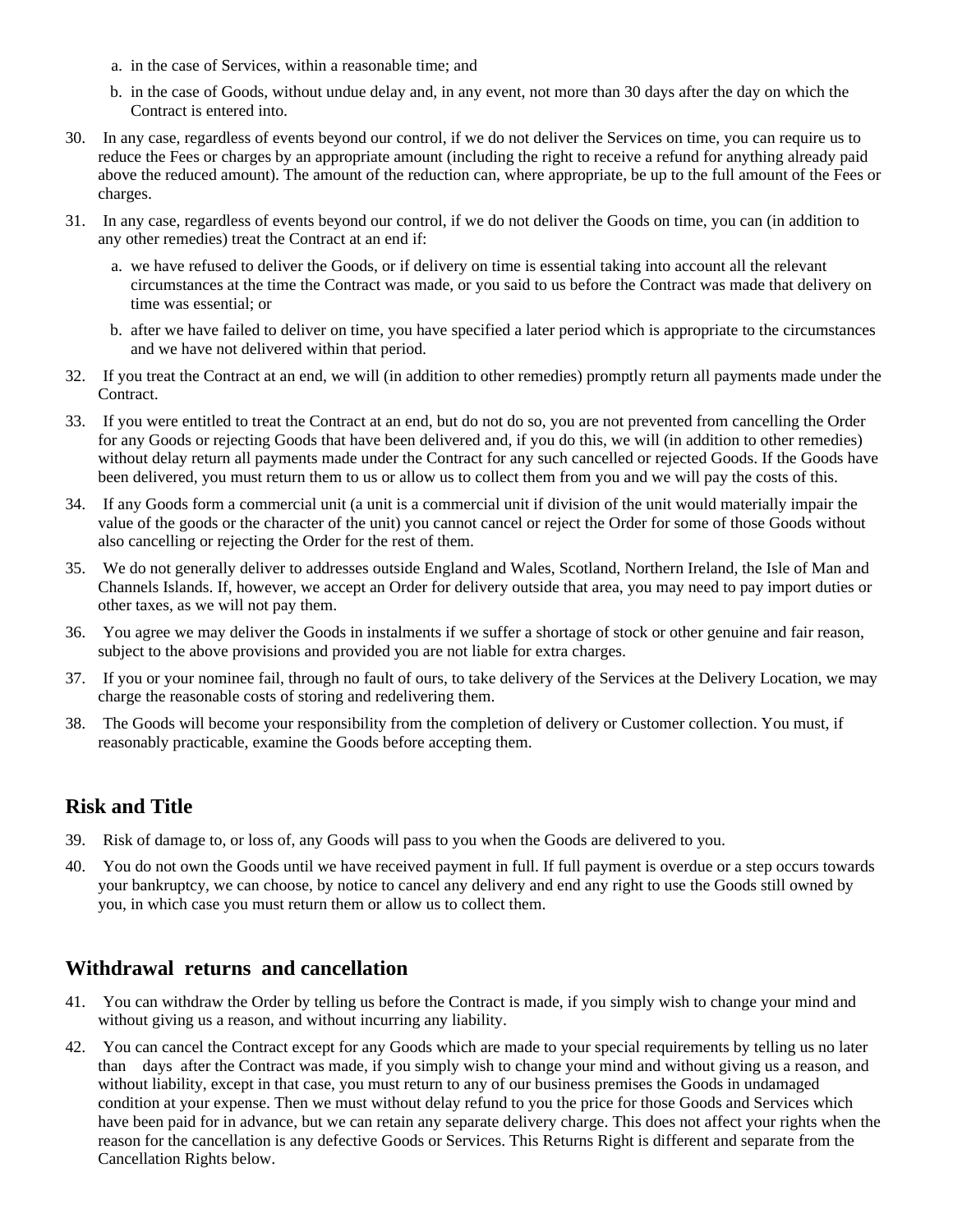- 43. This is a **distance contract** (as defined below) which has the cancellation rights (**Cancellation Rights**) set out below. These Cancellation Rights, however, do not apply, to a contract for the following goods and services (with no others) in the following circumstances:
	- a. goods that are made to your specifications or are clearly personalised;
	- b. goods which are liable to deteriorate or expire rapidly.

#### *Right to cancel*

- 44. Subject as stated in these Terms and Conditions, you can cancel this contract within 14 days without giving any reason.
- 45. The cancellation period will expire after 14 days from the day on which you acquire, or a third party, other than the carrier, indicated by you, acquires physical possession of the last of the Goods. In a contract for the supply of services only (without goods), the cancellation period will expire 14 days from the day the Contract was entered into. In a contract for the supply of goods over time (ie subscriptions), the right to cancel will be 14 days after the first delivery.
- 46. To exercise the right to cancel, you must inform us of your decision to cancel this Contract by a clear statement setting out your decision (eg a letter sent by post or email). You can use the attached model cancellation form, but it is not obligatory. In any event, you must be able to show clear evidence of when the cancellation was made, so you may decide to use the model cancellation form.
- 47. You can also electronically fill in and submit the model cancellation form or any other clear statement of the Customer's decision to cancel the Contract on our website www.motiveracing.com . If you use this option, we will communicate to you an acknowledgement of receipt of such a cancellation in a Durable Medium (eg by email) without delay.
- 48. To meet the cancellation deadline, it is sufficient for you to send your communication concerning your exercise of the right to cancel before the cancellation period has expired.

#### *Commencement of Services in the cancellation period*

49. We must not begin the supply of a service (being part of the Services) before the end of the cancellation period unless you have made an express request for the service.

#### *Effects of cancellation in the cancellation period*

50. Except as set out below, if you cancel this Contract, we will reimburse to you all payments received from you, including the costs of delivery (except for the supplementary costs arising if you chose a type of delivery other than the least expensive type of standard delivery offered by us).

#### *Payment for Services commenced during the cancellation period*

51. Where a service is supplied (being part of the Service) before the end of the cancellation period in response to your express request to do so, you must pay an amount for the supply of the service for the period for which it is supplied, ending with the time when we are informed of your decision to cancel the Contract. This amount is in proportion to what has been supplied in comparison with the full coverage of the Contract. This amount is to be calculated on the basis of the total price agreed in the Contract or, if the total price were to be excessive, on the basis of the market value of the service that has been supplied, calculated by comparing prices for equivalent services supplied by other traders. You will bear no cost for supply of that service, in full or in part, in this cancellation period if that service is not supplied in response to such a request.

#### *Deduction for Goods supplied*

52. We may make a deduction from the reimbursement for loss in value of any Goods supplied, if the loss is the result of unnecessary handling by you (ie handling the Goods beyond what is necessary to establish the nature, characteristics and functioning of the Goods: eg it goes beyond the sort of handling that might be reasonably allowed in a shop). This is because you are liable for that loss and, if that deduction is not made, you must pay us the amount of that loss.

#### *Timing of reimbursement*

- 53. If we have not offered to collect the Goods, we will make the reimbursement without undue delay, and not later than:
	- a. 14 days after the day we receive back from you any Goods supplied, or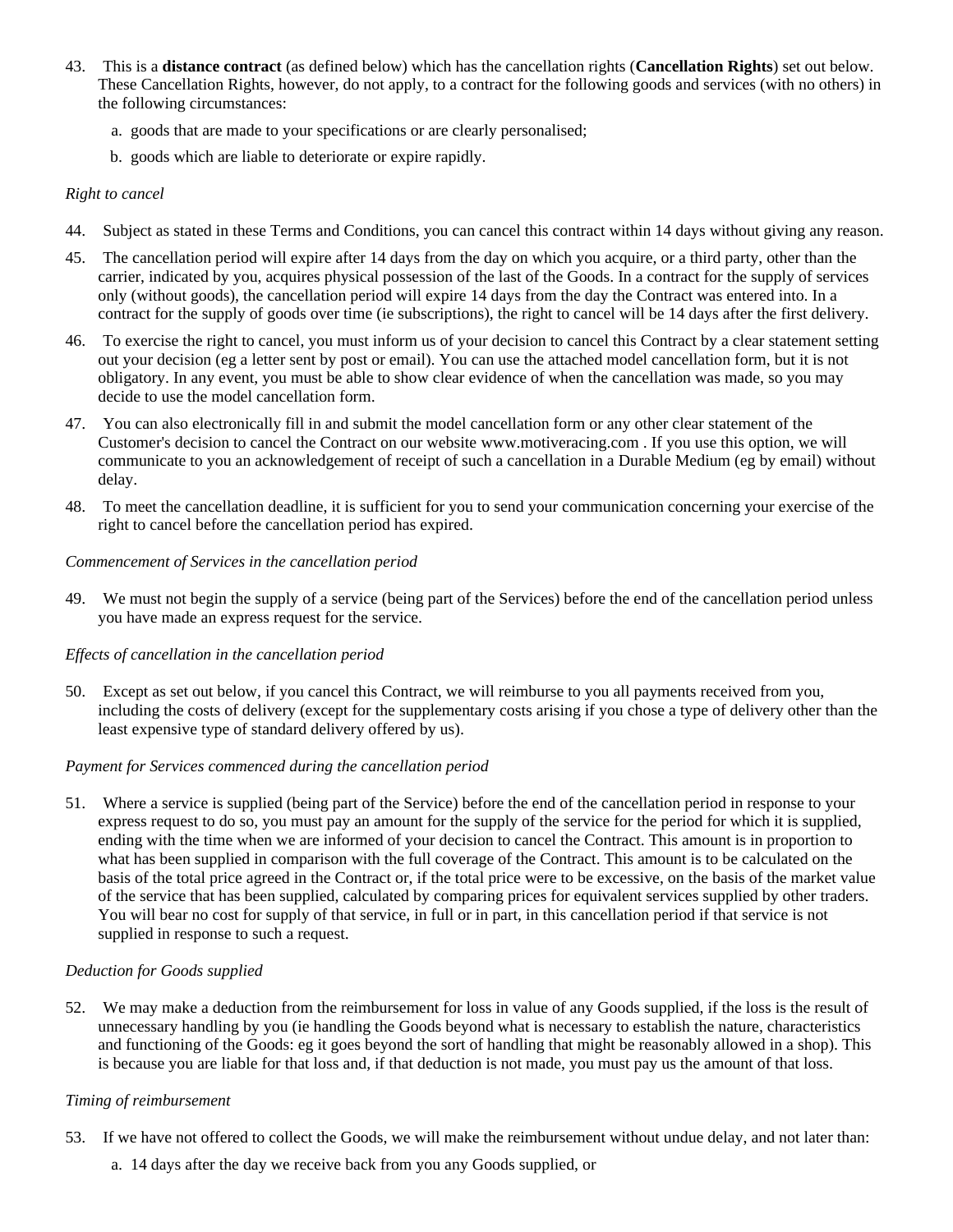- b. (if earlier) 14 days after the day you provide evidence that you have sent back the Goods.
- 54. If we have offered to collect the Goods or if no Goods were supplied or to be supplied (ie it is a contract for the supply of services only), we will make the reimbursement without undue delay, and not later than 14 days after the day on which we are informed about your decision to cancel this Contract.
- 55. We will make the reimbursement using the same means of payment as you used for the initial transaction, unless you have expressly agreed otherwise; in any event, you will not incur any fees as a result of the reimbursement.

#### *Returning Goods*

- 56. If you have received Goods in connection with the Contract which you have cancelled, you must send back the Goods or hand them over to us at 98 Cassiobury Drive, Watford, Hertfordshire, WD17 3AQ without delay and in any event not later than 14 days from the day on which you communicate to us your cancellation of this Contract. The deadline is met if you send back the Goods before the period of 14 days has expired. You agree that you will have to bear the cost of returning the Goods.
- 57. For the purposes of these Cancellation Rights, these words have the following meanings:
	- a. **distance contract** means a contract concluded between a trader and a consumer under an organised distance sales or service-provision scheme without the simultaneous physical presence of the trader and the consumer, with the exclusive use of one or more means of distance communication up to and including the time at which the contract is concluded;
	- b. **sales contract** means a contract under which a trader transfers or agrees to transfer the ownership of goods to a consumer and the consumer pays or agrees to pay the price, including any contract that has both goods and services as its object.

# **Conformity**

- 58. We have a legal duty to supply the Goods in conformity with the Contract, and will not have conformed if it does not meet the following obligation.
- 59. Upon delivery, the Goods will:
	- a. be of satisfactory quality;
	- b. be reasonably fit for any particular purpose for which you buy the Goods which, before the Contract is made, you made known to us (unless you do not actually rely, or it is unreasonable for you to rely, on our skill and judgment) and be fit for any purpose held out by us or set out in the Contract; and
	- c. conform to their description.
- 60. It is not a failure to conform if the failure has its origin in your materials.
- 61. We will supply the Services with reasonable skill and care.
- 62. In relation to the Services, anything we say or write to you, or anything someone else says or writes to you on our behalf, about us or about the Services, is a term of the Contract (which we must comply with) if you take it into account when deciding to enter this Contract, or when making any decision about the Services after entering into this Contract. Anything you take into account is subject to anything that qualified it and was said or written to you by us or on behalf of us on the same occasion, and any change to it that has been expressly agreed between us (before entering this Contract or later).

### **Duration, termination and suspension**

- 63. The Contract continues as long as it takes us to perform the Services.
- 64. Either you or we may terminate the Contract or suspend the Services at any time by a written notice of termination or suspension to the other if that other:
	- a. commits a serious breach, or series of breaches resulting in a serious breach, of the Contract and the breach either cannot be fixed or is not fixed within 30 days of the written notice; or
	- b. is subject to any step towards its bankruptcy or liquidation.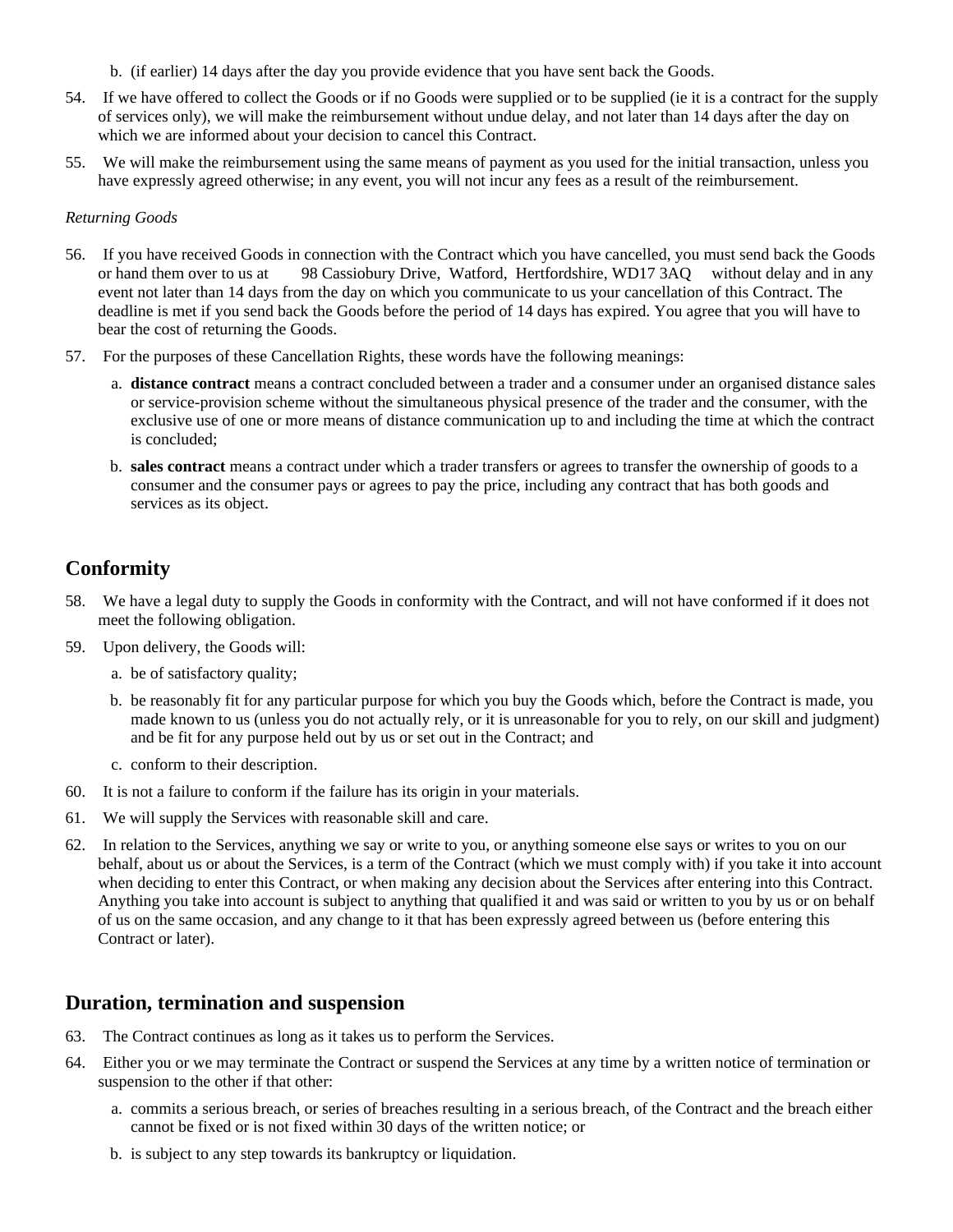65. On termination of the Contract for any reason, any of our respective remaining rights and liabilities will not be affected.

### **Successors and our sub-contractors**

66. Either party can transfer the benefit of this Contract to someone else, and will remain liable to the other for its obligations under the Contract. The Supplier will be liable for the acts of any sub-contractors who it chooses to help perform its duties.

### **Circumstances beyond the control of either party**

- 67. In the event of any failure by a party because of something beyond its reasonable control:
	- a. the party will advise the other party as soon as reasonably practicable; and
	- b. the party's obligations will be suspended so far as is reasonable, provided that that party will act reasonably, and the party will not be liable for any failure which it could not reasonably avoid, but this will not affect the Customer's above rights relating to delivery (and the right to cancel below).

### **Privacy**

- 68. Your privacy is critical to us. We respect your privacy and comply with the General Data Protection Regulation with regard to your personal information.
- 69. These Terms and Conditions should be read alongside, and are in addition to our policies, including our privacy policy () and cookies policy ().
- 70. For the purposes of these Terms and Conditions:
	- a. 'Data Protection Laws' means any applicable law relating to the processing of Personal Data, including, but not limited to the Directive 95/46/EC (Data Protection Directive) or the GDPR.
	- b. 'GDPR' means the General Data Protection Regulation (EU) 2016/679.
	- c. 'Data Controller', 'Personal Data' and 'Processing' shall have the same meaning as in the GDPR.
- 71. We are a Data Controller of the Personal Data we Process in providing the Services and Goods to you.
- 72. Where you supply Personal Data to us so we can provide Services and Goods to you, and we Process that Personal Data in the course of providing the Services and Goods to you, we will comply with our obligations imposed by the Data Protection Laws:
	- a. before or at the time of collecting Personal Data, we will identify the purposes for which information is being collected;
	- b. we will only Process Personal Data for the purposes identified;
	- c. we will respect your rights in relation to your Personal Data; and
	- d. we will implement technical and organisational measures to ensure your Personal Data is secure.
- 73. For any enquiries or complaints regarding data privacy, you can e-mail: .

### **Excluding liability**

74. The Supplier does not exclude liability for: (i) any fraudulent act or omission; or (ii) death or personal injury caused by negligence or breach of the Supplier's other legal obligations. Subject to this, we are not liable for (i) loss which was not reasonably foreseeable to both parties at the time when the Contract was made, or (ii) loss (eg loss of profit) to your business, trade, craft or profession which would not be suffered by a Consumer - because we believe you are not buying the Services and Goods wholly or mainly for your business, trade, craft or profession.